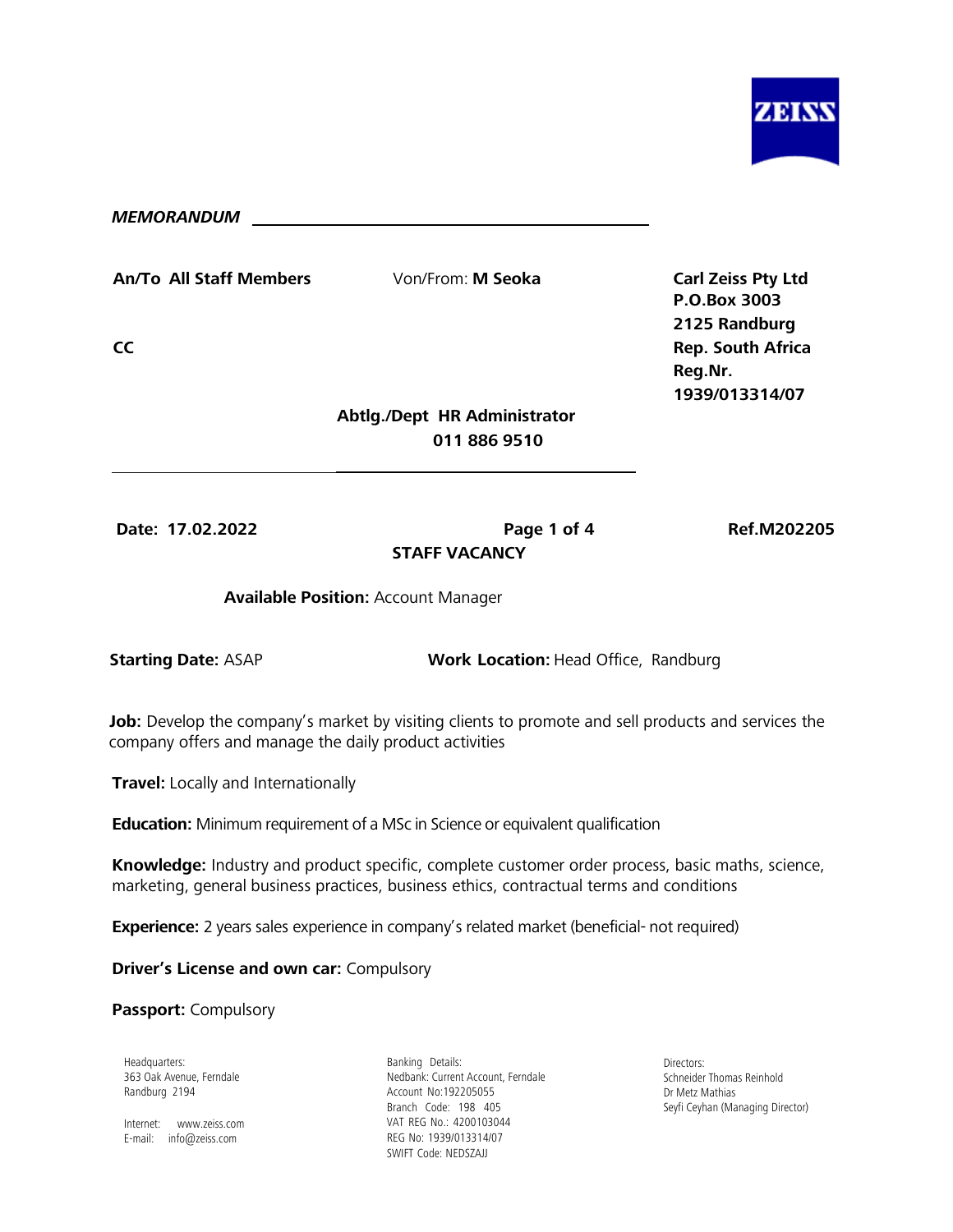

## **Ability / Skills / Characteristics:**

- Flexible
- Friendly
- Assertive
- Able to get on with people
- Competitive
- Persistent
- Confident
- Self-motivated
- Goal orientated
- Able to work under pressure
- Able to work independently

**Superior:** Head of Sales and Service RMS

**Salary:** Depending on experience

**Benefits:** Medical Aid Contribution, Pension Contribution, Travel Allowance, Petrol Card

**Please e-mail your CV to [recruitment.za@zeiss.com](mailto:recruitment.za@zeiss.com)**

## **REQUIREMENTS**

## **Operational Excellence**

- Produce presentable, accurate and high-quality work at all times
- Follow processes without fail
- Produce new initiatives / processes to improve on all-round effectiveness and performance
- Uphold high personal and ethical standards
- High level of professionalism and emotional intelligence
- Ability to build trust, respect and confidentiality
- Hands-on and practical approach with attention to detail
- Service delivery attitude

Headquarters: 363 Oak Avenue, Ferndale Randburg 2194

Internet: [www.zeiss.com](http://www.zeiss.com/) E-mail: [info@zeiss.com](mailto:info@zeiss.com)

Banking Details: Nedbank: Current Account, Ferndale Account No:192205055 Branch Code: 198 405 VAT REG No.: 4200103044 REG No: 1939/013314/07 SWIFT Code: NEDSZAJJ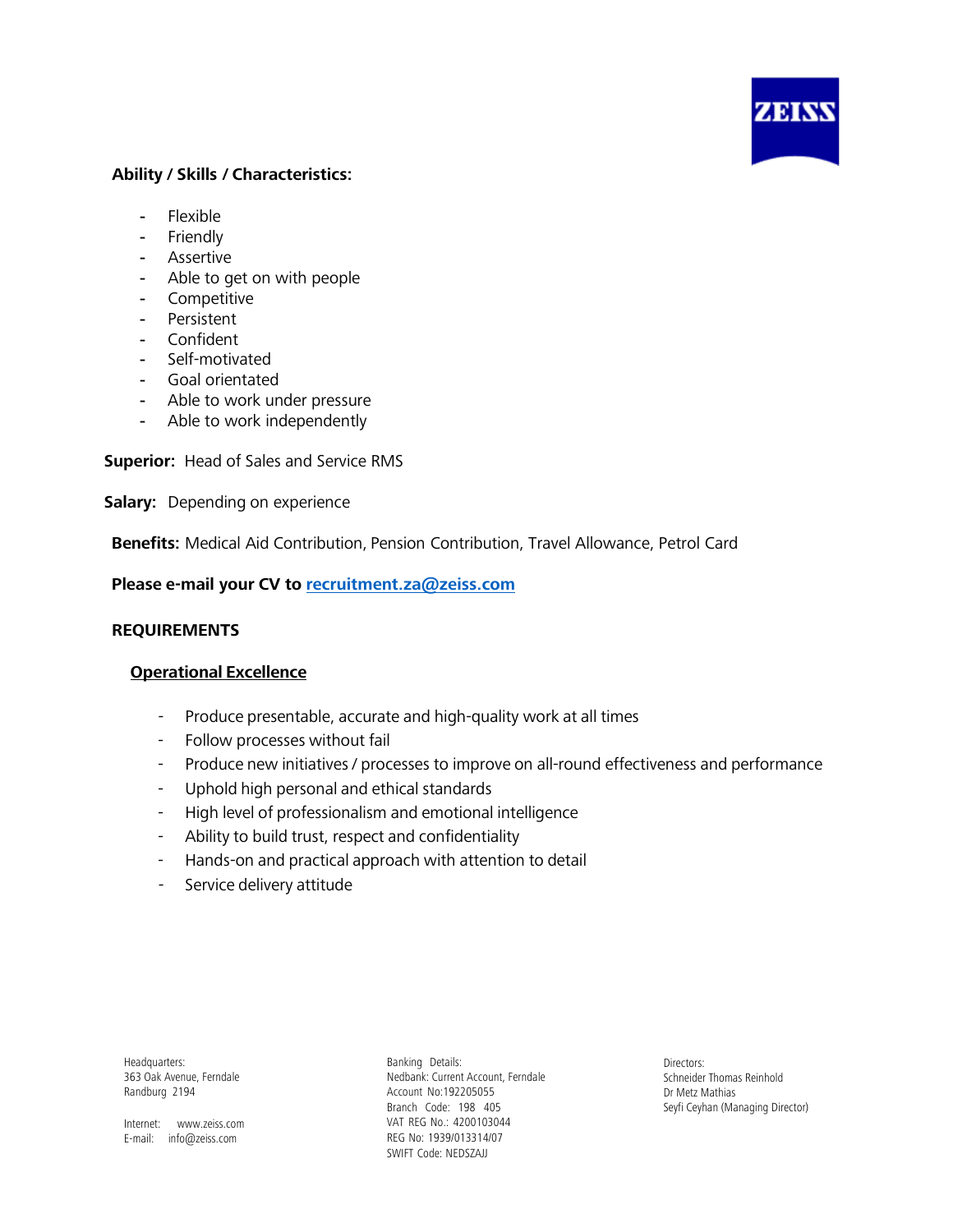

| <b>Key or Core Activities of Job (21)</b>                    |
|--------------------------------------------------------------|
| Prepare activity schedules, activity reports, prospect lists |
| Visit clients f2f and set up and conduct virtual meetings    |
| Sell products / Close deals                                  |
| Promote products to (prospective) clients                    |
| Arrange contract and payment details with client             |
| Liaison with company's internal staff regarding 21e          |
| Find and contact potential new customers                     |
| Build relationships with customers                           |
| Arrange demonstrations / presentations                       |
| Arrange deliveries / installation of products                |
| Handle clients' queries in oral and / or written form        |
| Receive customer orders                                      |
| Update records                                               |
| Arrange quotations                                           |
| Arrange servicing of equipment                               |
| Provide continuous feedback to PC Manager                    |
| Keep sales records                                           |
| Organize and attend conferences / exhibitions                |
| Keep track of competitors                                    |
| Meet sales targets                                           |
| Train customers                                              |
| Follow-up on customer payments                               |

Headquarters: 363 Oak Avenue, Ferndale Randburg 2194

Banking Details: Nedbank: Current Account, Ferndale Account No:192205055 Branch Code: 198 405 VAT REG No.: 4200103044 REG No: 1939/013314/07 SWIFT Code: NEDSZAJJ